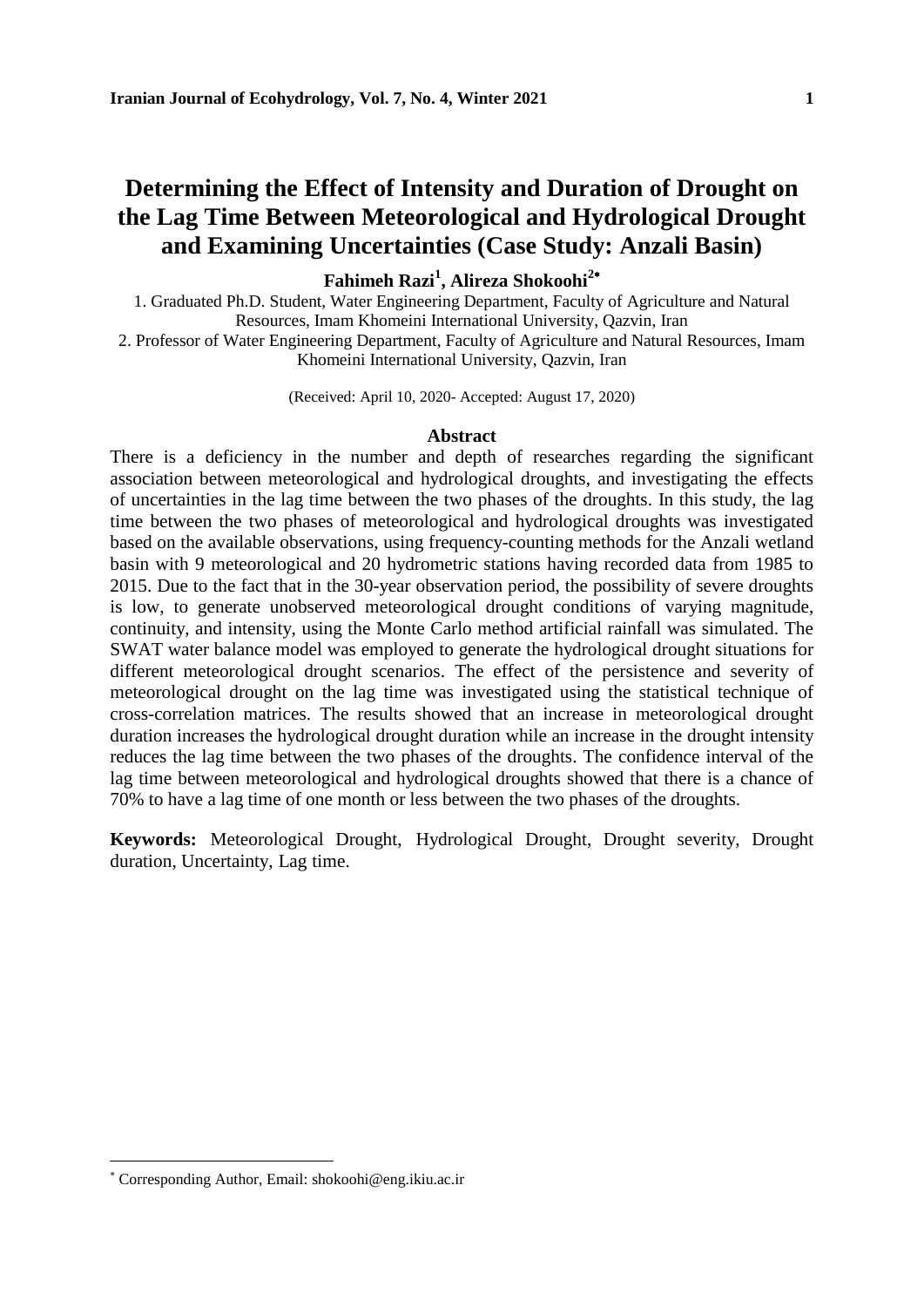# **Virtual Water Footprint at Industry (Case Study: Detergent Industry)**

### **Fatemeh Zal<sup>1</sup> , Hamed Mazandaranizadeh<sup>2</sup> , Hadi Etedali Ramezani<sup>2</sup>**

1. M.Sc. student, Department of Water Sciences and Engineering, Imam Khomeini International University, Qazvin, Iran

2. Associate Professor, Department of Water Sciences and Engineering, Imam Khomeini International University, Qazvin, Iran

(Received: May 11, 2020- Accepted: September 9, 2020)

#### **Abstract**

Due to its location in arid and semi-arid climates and also with the increasing growth of water consumption, Iran is facing a serious risk of water crisis in agriculture, drinking and industry. To deal with it, we must be more sensitive to the types of water consumption. The industrial sector is one of the major consumers of water resources in the country and water consumption management in this sector should be considered, in addition to saving water consumption, to meet the water needs of industries in the future. The present study was conducted on one of the large detergent factories in Qazvin province. A system boundary analysis is provided for a detergent and the range of water consumption factors is determined. Using the information received from the factory and related calculations, the total water footprint of the factory in 2019 is 26.64 cubic meters per ton of product. The amount of direct and indirect water footprints is estimated to be 0.658 and 25.9 cubic meters per ton of product, respectively, which indicates the high share of detergent production in water consumption. In this study, the gray water footprint in this industry is calculated to be 14.5 cubic meters per ton and the amount of footprint is very effective on the overall water footprint of the factory.

**Keywords:** virtual water footprint, detergent, reduce water consumption, energy consumption, gray water footprint.

Corresponding Author: mazandaranizadeh@eng.ikiu.ac.ir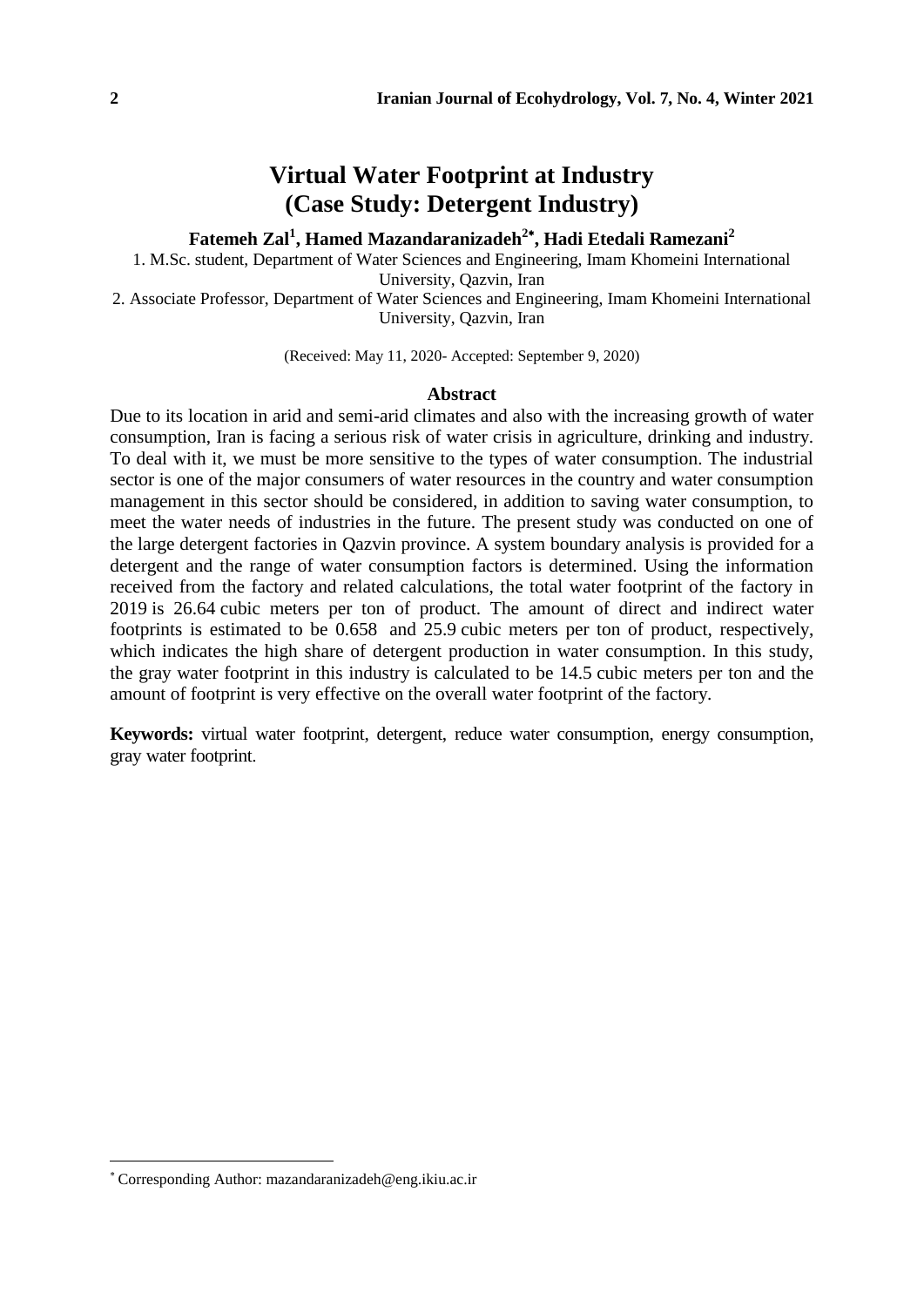# **Flood Susceptibility Zoning in the Sanghar Basin, Kermanshah Province**

**Mohammad Mahdi Hosseinzadeh<sup>1</sup> , Roya Panahi<sup>2</sup> ,Toran Tarband<sup>3</sup>**

1. Associate Professor, Department of Physical Geography, Faculty of Earth Sciences, Shahid Beheshti University, Tehran, Iran

2. Ph.D.in Geomorphology, Department of Physical Geography, Faculty of Earth Sciences, Shahid Beheshti University, Tehran, Iran

3. MSc. Student, Department of Physical Geography, Faculty of Earth Sciences, Shahid Beheshti University, Tehran, Iran

(Received: May 11, 2020- Accepted: September 2, 2020)

#### **Abstract**

Floods are the most common natural hazard in the world, destroying human lives and property. The impact of floods is a function of several criteria: flood strength and magnitude, repetition and duration of flood and geometry of river crossings. Evaluation of flood-prone areas on a regional scale to manage the catchment area and reduce potential casualties is of great importance. The aim of this study is to prepare a flood susceptibility map using a combined analysis of hydro geomorphic criteria and a hierarchical analysis process (AHP) to achieve this goal 12 criteria such as: elevation factor, slope, Distance from river, Geomorphology, Drainage density, Flow accumulation, precipitation, land use, geology, SPI, TWI, curvature. SPI, TWI, curvature layers in SAGA GIS environment have been prepared and the other layers have been prepared in GIS environment. After preparing the criteria, the pairwise comparison matrix is prepared and then the value of the final coefficient of the layers is prepared with the help of Expert Choice software. Then all the factors are classified and fuzzy normalization is applied to them using fuzzy functions. Finally, all layers are merged using the WLC method and the final map is prepared. To determine the degree of correlation of layers using random points, the correlation coefficient of factors has been calculated. The results of this study show that in the Sanghar catchment area, about 26% of the area is exposed to high and very high flood sensitivity and 59% have low and very low flood sensitivity. Among the geomorphic factors affecting the flood, three factors: elevation, slope, and drainage network density have a major impact on the flood sensitivity of the Sanghar catchment; In contrast, the four factors of Distance from river, SPI, Flow accumulation and curvature played a smaller role in the flood susceptibility map of the Sanghar catchment.

**Keywords:** Flood susceptibility, Sanghar catchment, AHP, GIS.

Corresponding Author, Email: mazandaranizadeh@eng.ikiu.ac.ir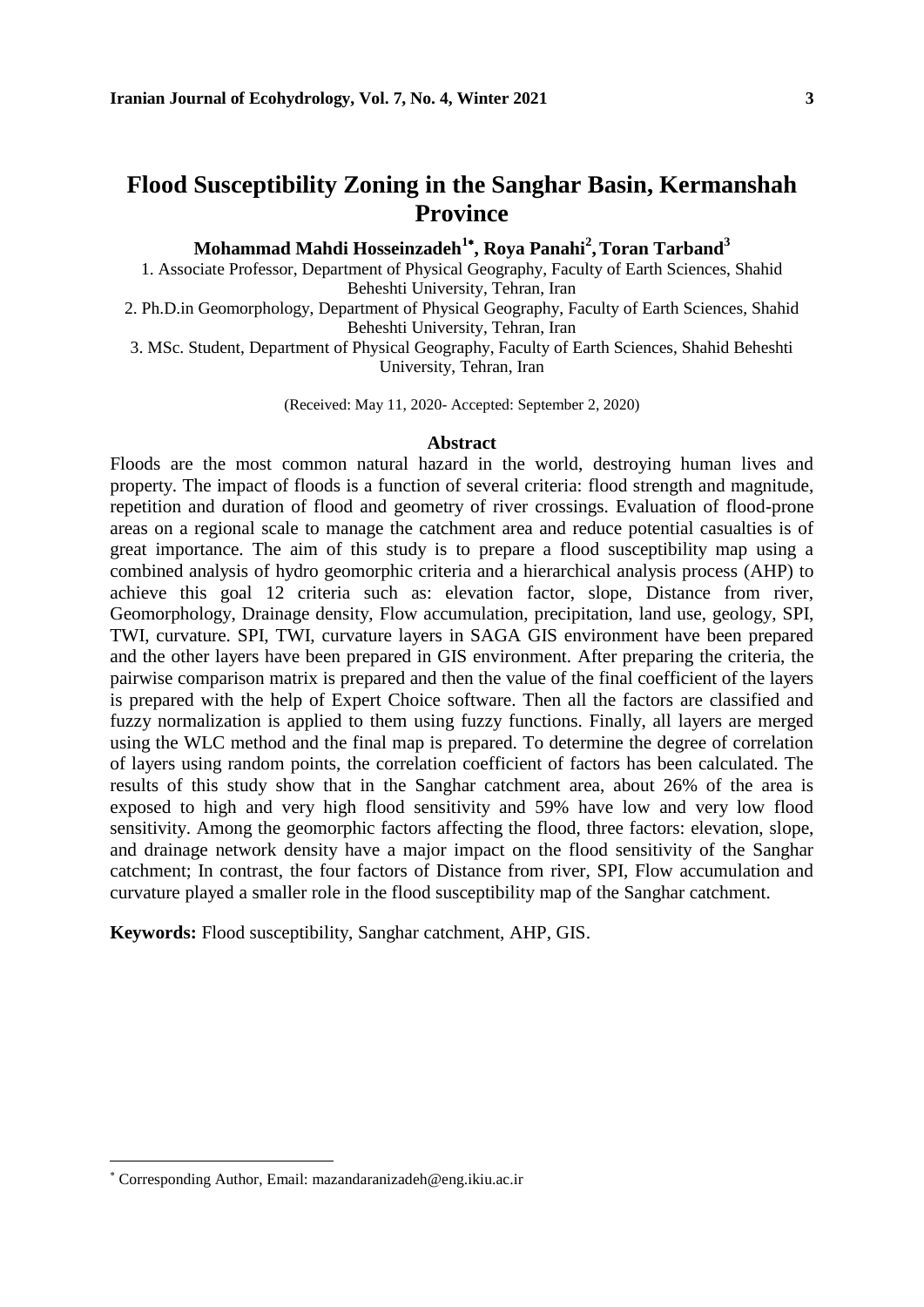# **Economic Evaluation of Saline Water Desalination System in Qeshm Island Using Flat Plate Solar Collectors and Phase Change Material**

### **Bahram Ghorbani1\* , Seyed Mohsen Ebadi<sup>2</sup>**

1. Assistant Professor, Faculty of Engineering Modern Technologies, Amol University of Special Modern Technologies, Amol, Iran

2. MSc, Department of Mechanical engineering, Allameh Dehkhoda Institute of Higher Education, Qazvin, Iran

(Received: June 11, 2020- Accepted: September 5, 2020)

#### **Abstract**

Types of research in recent years have turned their attention to improving the efficiency of thermal and heat recovery systems. Regarding the water and energy crisis, improving the efficiency of thermal systems and heat recovery, along with the use of the desalination process, has attracted many researchers in recent years. The simultaneous design of units and the integration of processes reduce the amount of required equipment and energy consumption. The main purpose of this article is to supply fresh water to Qeshm Island with renewable energy. An integrated structure for cogeneration of freshwater and power has been developed using a multi-stage thermal water desalination system and Kalina cycle. To supply the input heat, an integrated structure of solar flat plate collectors and phase change material have been used. This integrated structure produced 227.8 kgmole/h freshwater and 1107 kW power. In this integrated structure, the efficiency of the Kalina cycle power plant and gain output ratio of the multi-effect desalination system are 6.751% and 2.874, respectively. Exergy analysis of the integrated structure shows that the highest exergy destruction occurs in solar collectors of 81.68% and heat exchangers of 14.34%, respectively. The economic analysis of the integrated structure shows that the period of return and the prime cost of the freshwater are  $3.883$  years and  $2.131$  US\$/m<sup>3</sup>, respectively.

**Keywords:** Water footprint and concern, Multi-effect desalination, Power cycle, PCM, Flat plate solar collectors.

<sup>\*</sup> Corresponding Author, Email: b.ghorbani@ausmt.ac.ir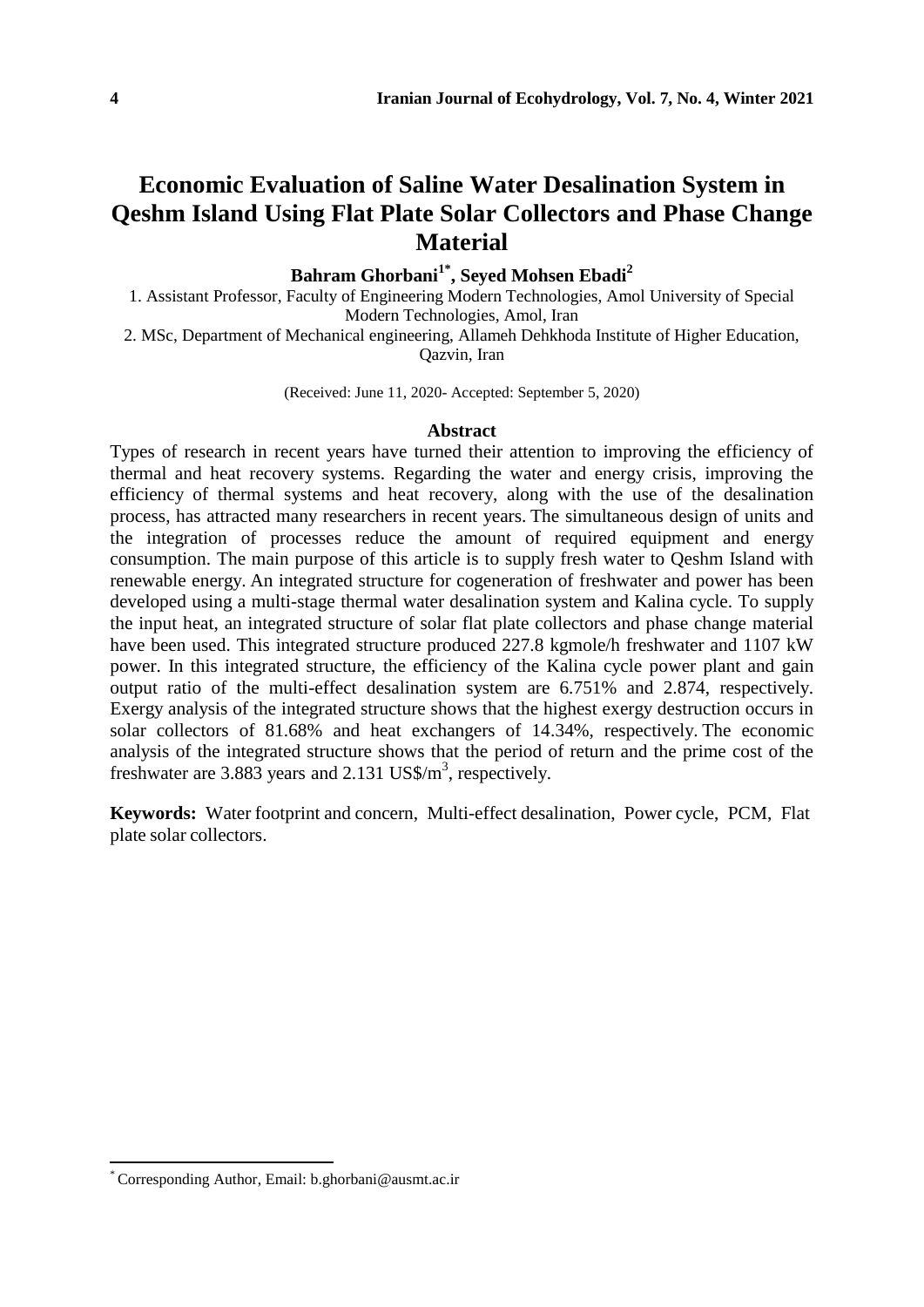### **Simulation of Saline and Fresh Water Interference in Saturated and Unsaturated Zones Using Physical and Hydrus-2D Model**

**Hossein Rabbaniha<sup>1</sup> , Abdolmajid Liaghat<sup>2</sup> , Masoud Soltani<sup>3</sup>**

1. MSc Student in Department of Irrigation & Reclamation Engineering, Campus of Agriculture and Natural Resources, University of Tehran

2. Professor in Department of Irrigation & Reclamation Engineering, Campus of Agriculture and Natural Resources, University of Tehran

3. Assistant Professor Water Sciences and Engineering Department Imam Khomeini International University, Qazvin, Iran

(Received: July 15, 2020- Accepted: September 1, 2020)

#### **Abstract**

One of the threatening factors to fresh water resources is the advancement of saline water and intrusion into the groundwater aquifer. This problem occurs in coastal zones and desert margins which causes reduction in the quality of fresh water. Evaporation from the soil surface and the water table depth are factors affecting the salinity and salt distribution in the saturated and unsaturated zones. In this study, by constructing a physical model with dimensions of  $4\times1\times1$  m, the proposed situation of saline and fresh aquifer levels was studied in four different hydraulic gradients. During the experiment, moisture and salinity data were collected from the physical model and then the salinity distribution in the physical model was numerically simulated using Hydrus-2D software. The results showed that Hydrus-2D model simulates moisture and salinity distribution well. The Maximum Normalized Root Mean Square Error (NRMSE) for simulation of moisture and salinity were 9.28 and 21.69 percent. The results showed that the pattern of salinity progression and regression were different. In conditions where the fresh water level is higher, it prevents the advance of saline water in saturated zone, and in unsaturated zone it does not have a significant effect on controlling salinity due to evaporation from the soil surface. In the saturated zone, when the saline and fresh water levels were equal, three units' salinity increase in saline zone and when the saline water level was higher, 6.5 units salinity increase was observed in the middle of the two saline and fresh water reservoirs.

**Keyword:** Groundwater, Salinity Front, Hydraulic gradient.

Corresponding Author, Email: aliaghat@ut.ac.ir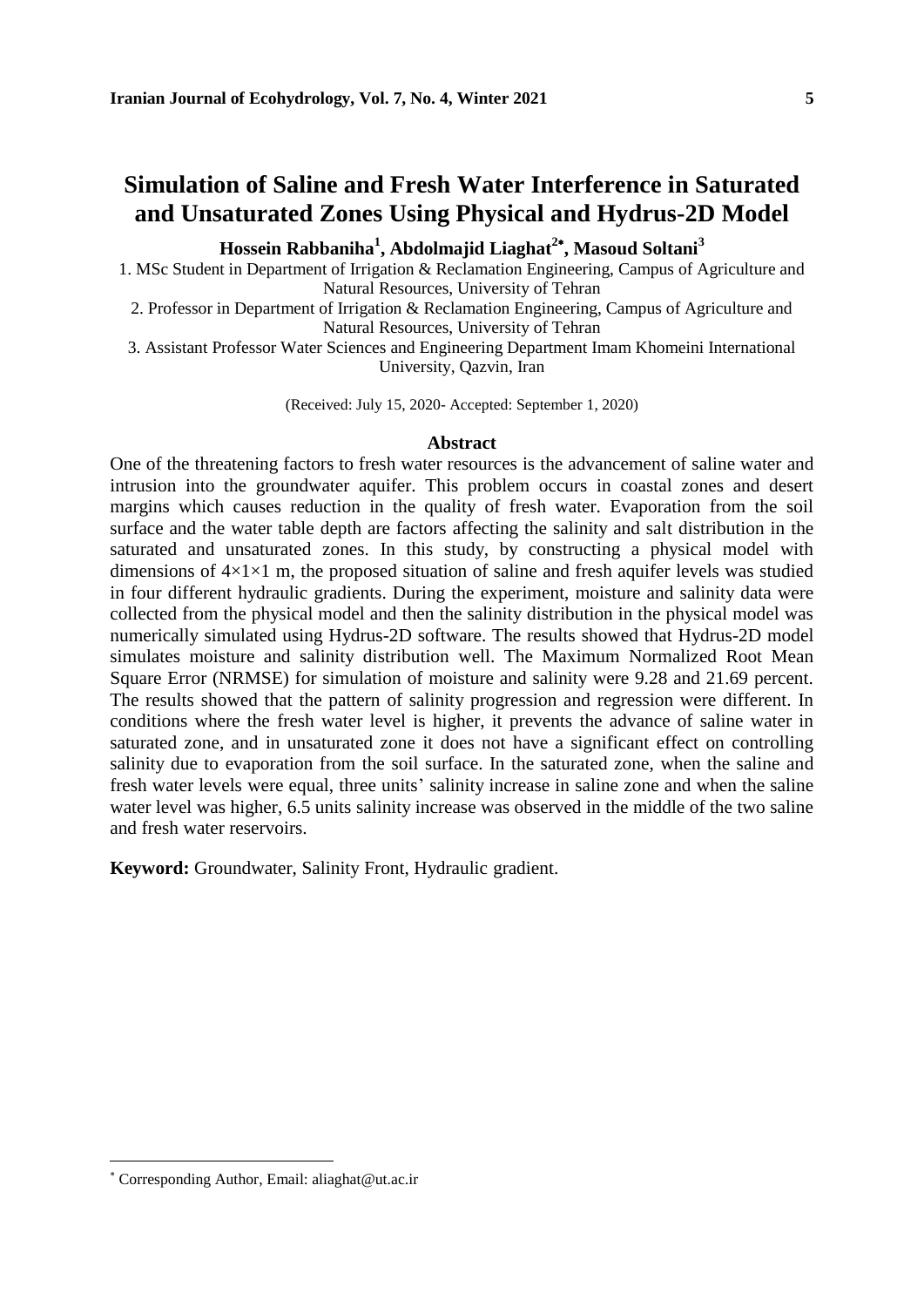# **The Effect of Macroeconomic Variables on the Financial and Casualties of Natural Disasters in Iran**

**Samaneh Abedi<sup>1</sup> , Abdolrasoul Ghasemi<sup>2</sup> , Hamidreza Mortazavi<sup>3</sup>**

1. Assistant Professor, Faculty of Economics, Allameh Tabataba'i University, Tehran

2. Associate Professor, Faculty of Economics, Allameh Tabataba'i University, Tehran

3. M.Sc, Faculty of Economics, Allameh Tabataba'i University, Tehran

(Received: May 11, 2020- Accepted: September 6, 2020)

#### **Abstract**

Natural disasters are one of the most important causes of human death. Meanwhile, floods and earthquakes have the highest number of casualties and financial losses. Therefore, given that Iran is one of the top ten countries in the world, Hence, the present study evaluates the effects of macroeconomic variables on casualties and financial losses caused by floods and earthquakes by the WLS method in the period 1339-1398 in Iran. The results of this study showed that one percent increase in the variables of GDP per capita, life expectancy and literacy rate caused a decrease of 1.52, 5.26 and 10.55 percent in flood and earthquake casualties, respectively. Also, a one percent increase in the variables of population density, unemployment rate, government spending on infrastructure and openness of the economy increases by 20.64, 7.47, 4.22 and 4.86 percent, respectively, of the casualties caused by floods and earthquakes. On the other hand, a one percent increase in GDP per capita, population density, government spending on infrastructure and literacy rate caused an increase of 1.86, 13.01, 12.81 and 24.52 percent in financial losses due to floods and earthquakes, respectively. A one percent increase in the variables of life expectancy and investment in physical capital also caused a decrease of 33.22 and 9.9 percent in the financial losses caused by floods and earthquakes, respectively. Therefore, considering the results of the role of economic variables in the amount of financial and casualties caused by floods and earthquakes in Iran is significant, so economic policy to reduce the negative effects of these events is considered necessary.

**Keywords:** Flood, natural disasters, Life expectancy index, Literacy rate, Trade freedom.

Corresponding Author, Email: s.abedi@atu.ac.ir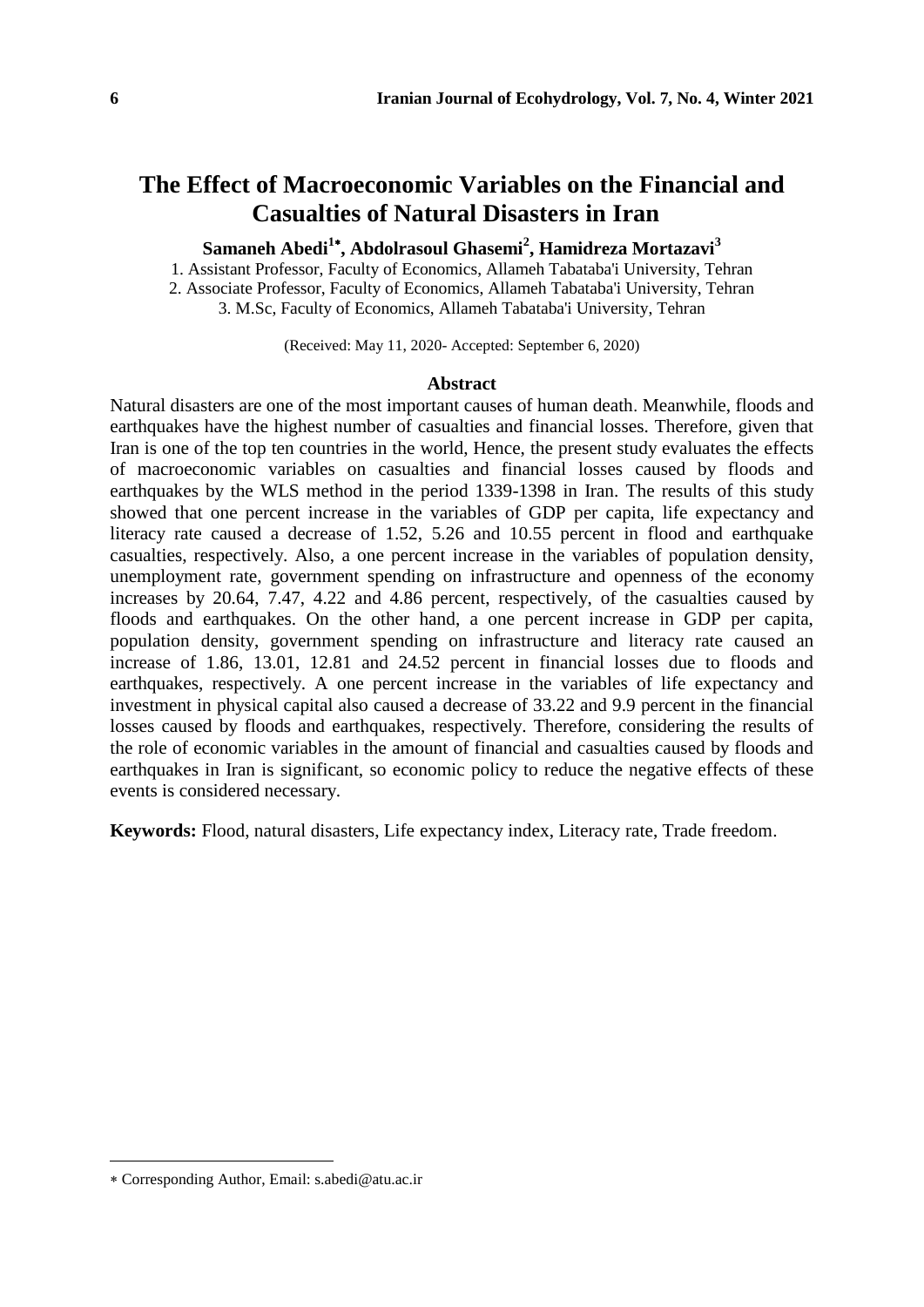# **Estimation of Drag Coefficient in Open Channel Flows with Submerged Vegetation Using Pareto Analysis and Multi-gene Genetic Expression Programming**

### **Hossien Riahi Madvar**

Assistant Professor, Department of Water Engineering, Vali-e-Asr University of Rafsanjan, Rafsanjan, Iran

(Received: May 11, 2020- Accepted: September 5, 2020)

#### **Abstract**

The vegetation resistance, drag force and drag coefficient are among the most properties in hydraulic and Eco hydrological studies in rivers. The drag coefficient depends on flow properties, condition of density and distribution of vegetation, and is often estimated by nonaccurate empirical equations. In the present study with the aim of improving the accuracy and derivation of optimum equations for drag coefficient in open channel flow with submerged vegetation, the optimal Pareto and multi gene genetic expression programming in combination with maximum dissimilarity classification algorithm is used. By using the dimensional analysis, the effective parameters derived in non-dimensional form and using 910 data points of drag coefficient and flow with vegetation conditions explicit equations for drag coefficient are developed. Investigating the results of proposed model shows that model with R2=0.9, RMSE=0.41, MPE=10% is more accurate than the empirical equations and its errors are 20% smaller than previous equations, declare the appropriate performance of developed model. Furthermore, the physical meaning of the developed models shows that beyond its simplified form, it has the ability in inferring of physical meaning of drag phenomenon. Therefore, the superiority of proposed model versus previous studies is confirmed. The results of the current model can be used in studies and hydraulic/eco-hydrologic models in rivers and channels having vegetation.

**Keywords:** Pareto optimality, vegetation, drag coefficient, flow resistance, multi-gene expression model.

Email: h.riahi@vru.ac.ir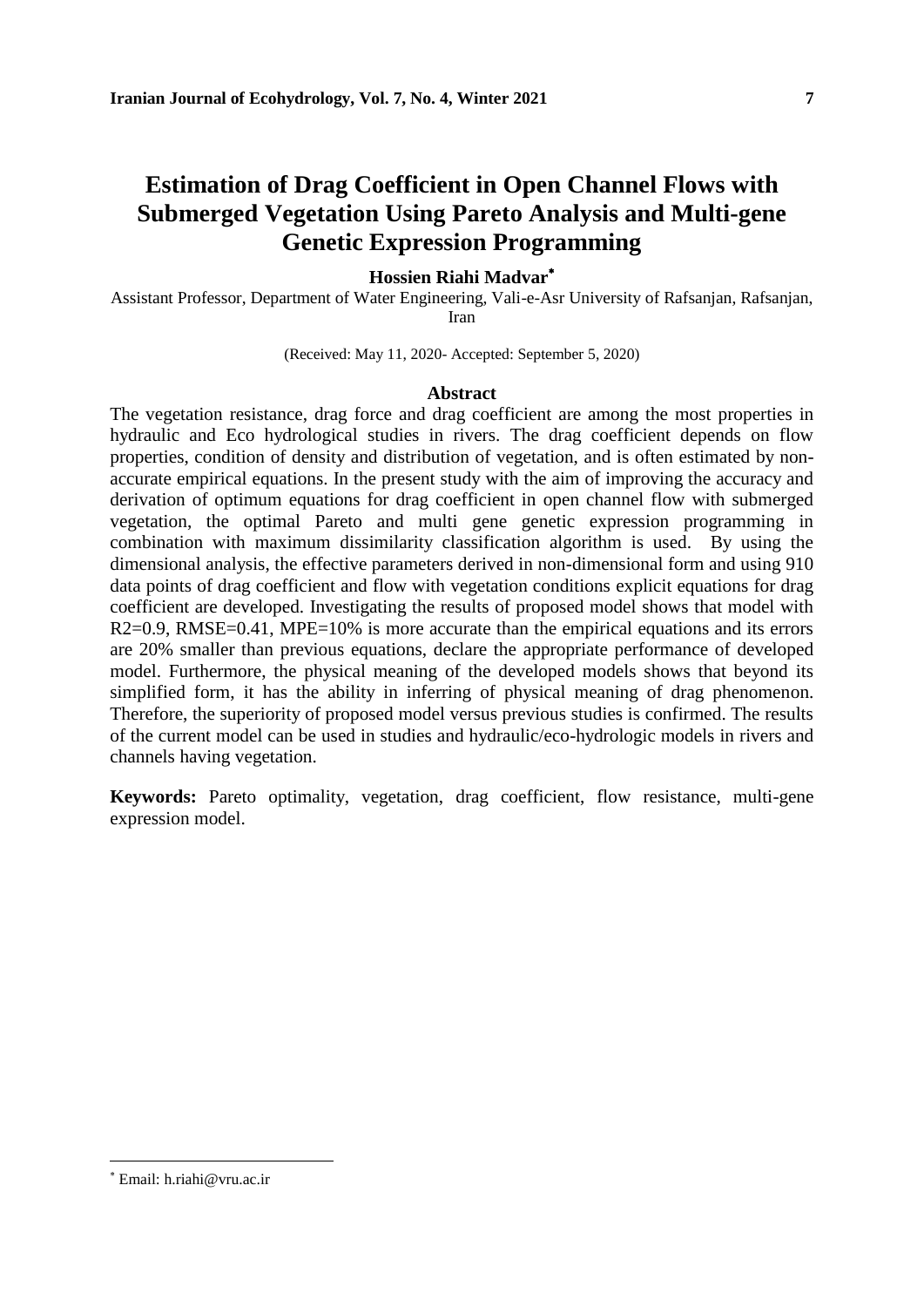# **Sensitivity Analysis of Parameters Affecting the Design Flood Using HEC -HMS Mathematical Model (Case Study: Sardasht Dam)**

### **Ali Heydari Bisefr<sup>1</sup> , Behzad Hessari<sup>2</sup> , Morteza Samadian<sup>3</sup>**

1. MS of civil engineering, Iran Water and Power Resources Development Company (IWPCO) 2. Assistant professor of Water Engineering department of Urmia University, Iran 3. PhD Candidate in Water Resources Science and Engineering, University of Tabriz and Lecturer of Department of Civil Engineering, Institute of Science and Technology

(Received: April 21, 2020- Accepted: August 17, 2020)

#### **Abstract**

Several factors are affecting the flood routing process, each of which has a particular weight of attenuation of flood peaks through the spillway. This paper identifies these factors and analyzes the factors affecting the sensitivity of peak discharge estimation of Sardasht dam and the effects of these factors and their sensitivity were determined through hydrograph routing from the basin and the reservoir. At the first stage, after the construction of the basin model with full elements in Hec-Hms, one available storm event with corresponding run-off, is simulated then affecting parameters in the different sub basins were calibrated. In the second stage, the probable maximum precipitation (PMP) hyetograph converted to probable maximum flood (PMF) and routed in the reservoir. At the last stage, the sensitivity of CN, amount of rainfall design, lag time of channel and lag time of basin and also flood routing of the reservoir were investigated. The results show that the design flood is most sensitive to the amount of precipitation as with 30% change in precipitation, CN and channel lag time the flooding amount changed linearly about 40%, 25%, and 8%, respectively, but with changing  $\pm 30\%$  of basin lag time the flood peak changed non-linearly by 5 in over estimating and 16% in the underestimating.

**Keywords:** Rainfall-runoff model, Reservoir routing, Sardasht Dam, Spillway, Hydrograph.

Corresponding Author, Email: b.hessari@urmia.ac.ir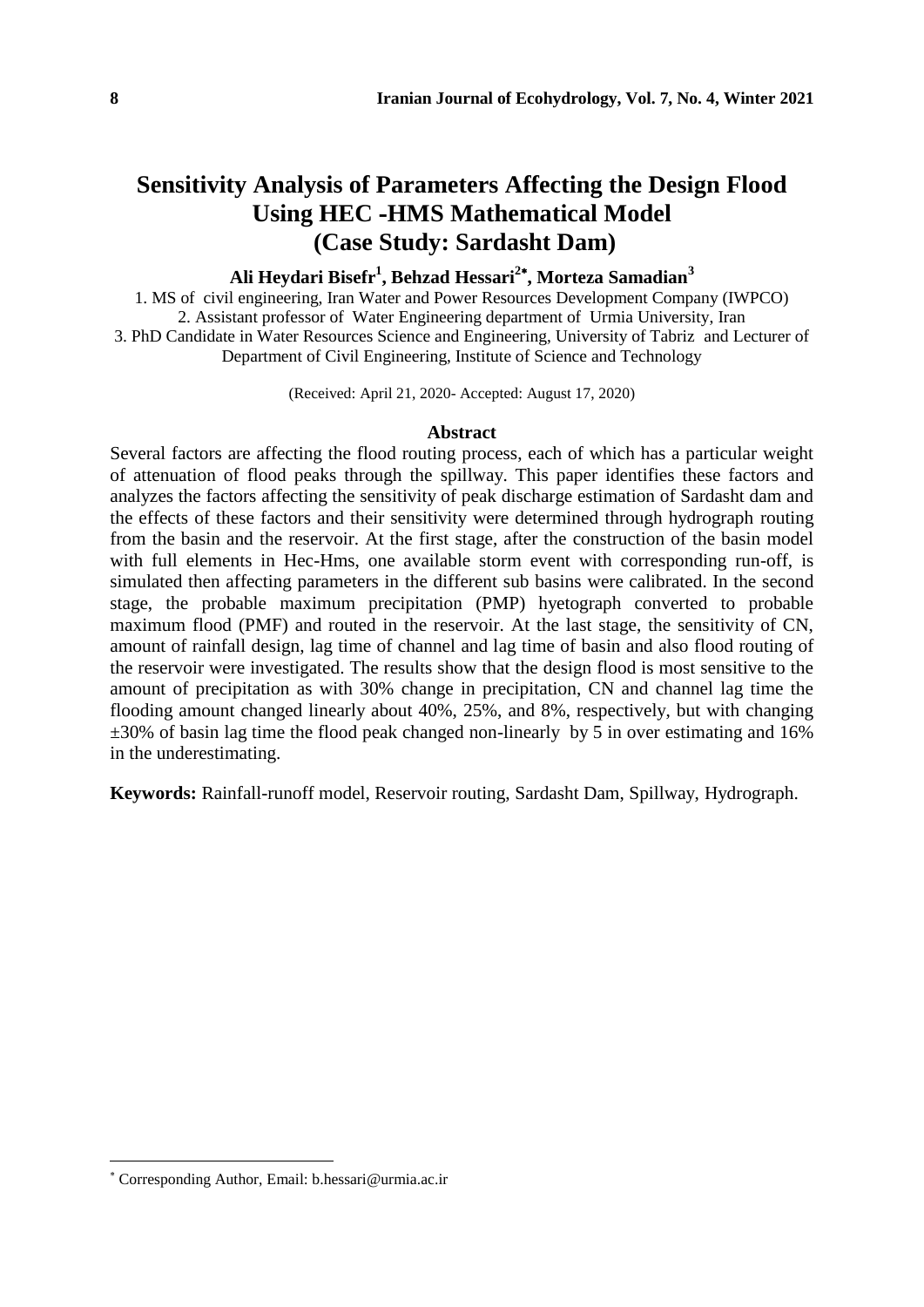### **Investigation Optimal Input using Gamma Test in Rainfall-Runoff Modeling of Northern Karun Watershed**

**Sayed Hussein Roshun<sup>1</sup> , Mahmoud Habibnejad Roshan<sup>2</sup> , Kaka Shahedi<sup>3</sup> , Jaroslaw Chormanski<sup>4</sup>**

1. Ph.D. Candidate, Watershed Management Engineering, Faculty of Natural Resources, Sari Agricultural Sciences and Natural Resources University, Sari, Iran

2. Professor, Watershed Management Engineering, Faculty of Natural Resources, Sari Agricultural Sciences and Natural Resources University, Sari, Iran

3. Associated Professor, Watershed Management Engineering, Faculty of Natural Resources, Sari Agricultural Sciences and Natural Resources University, Sari, Iran

4. Professor, Faculty of Civil and Environmental Engineering, Warsaw University of Life Sciences, Warsaw, Poland

(Received: July 12, 2020- Accepted: September 21, 2020)

#### **Abstract**

Rainfall-Runoff (R-R) is one of the most complicated processes in hydrology. The aim of this study was to select the effective parameter and optimum combination for R-R modeling using Gamma test in the WinGamma software for Northern Karun watershed. For this purpose, daily precipitation and discharge data in 1997-2017 was used. Lake data was removed and homogeny of data done using Run-Test. Statistical corrections were corrected by correlation method and data homogeneity test was performed by Run-Test method. The coefficients of auto-correlation, partial auto-correlation and cross-correlation in the R Studio software environment were used to determine rainfall and discharge delays. Optimum inputs and combinations were also obtained using the Gamma test in WinGamma software environment. The results showed that 9 optimum input parameters include precipitation today  $(P_t)$ , precipitation with a delay of one day  $(P_{t-1})$ , two days  $(P_{t-2})$ , three days  $(P_{t-3})$  and four days  $(P_{t-3})$ 4), As well as discharge the day before  $(Q_{t-1})$ , discharge with a delay of two days  $(Q_{t-2})$ , three days  $(Q_{t-3})$  and four days  $(Q_{t-4})$  had a significant level of confidence at the level of 5%, which for the creation of 130 suitable combinations was identified and based on the lowest Gamma (Γ) statistics, a suitable composition was determined for each sub-watershed. Finally, for the whole basin, the optimum inputs include the parameters  $P_t$ ,  $P_{t-1}$ ,  $Q_{t-1}$ ,  $Q_{t-2}$  and  $Q_{t-4}$ , and the best combinations are  $P_t$ ,  $P_{t-1}$ ,  $Q_{t-1}$ ,  $Q_{t-2}$ ,  $Q_{t-3}$ . In general, in all sub-watersheds and the whole watershed precipitation of the current day, the precipitation of one or two days ago as well as the discharge of the previous day and two days ago have a significant effect on the run-off entering the in river basin.

**Keywords:** Auto-correlation Coefficient, Gamma Statistic, North Karun Watershed, Rainfall-Runoff Process, WinGamma.

Corresponding Author, Email: roshanbah@yahoo.com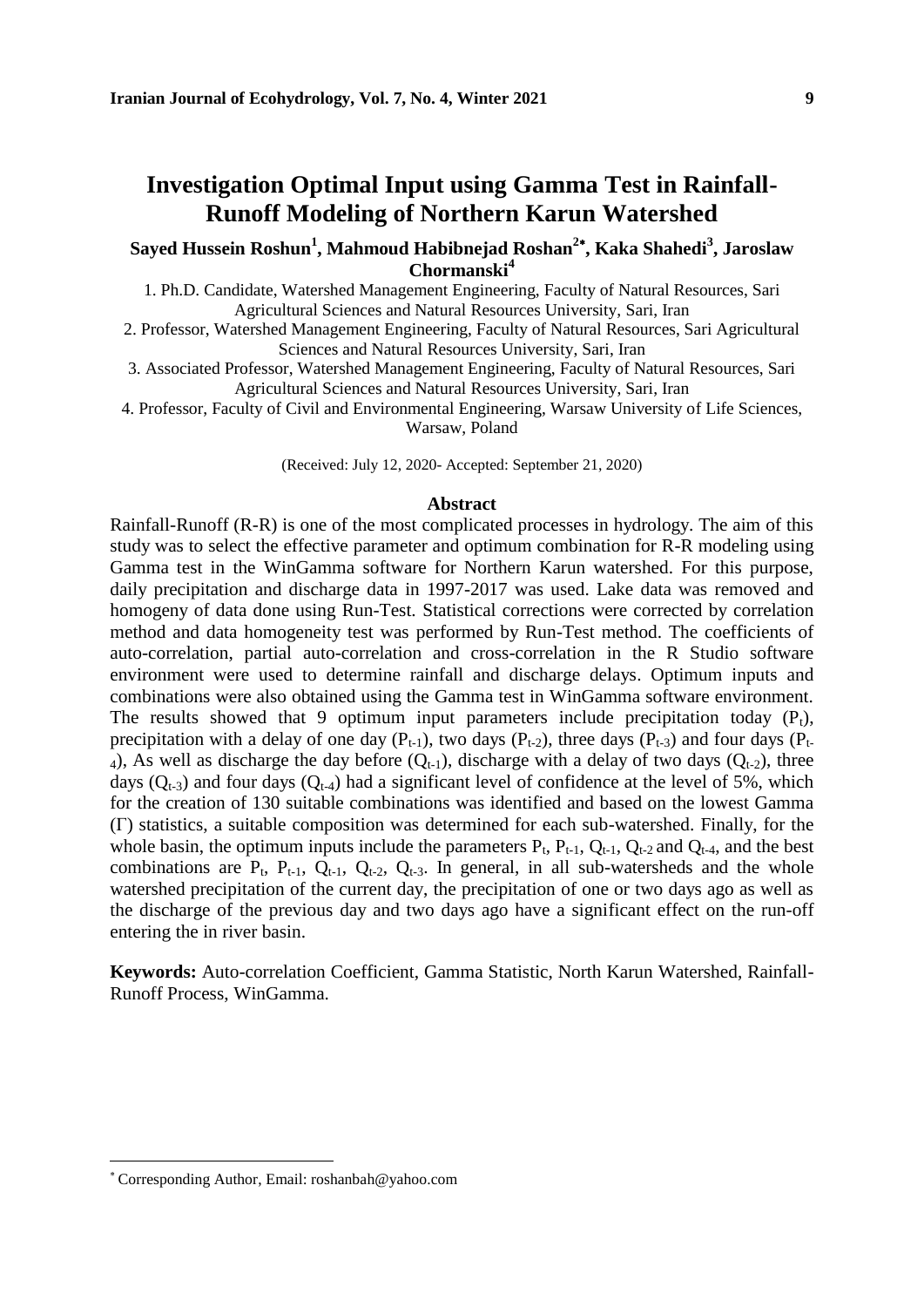# **Forecasting of Precipitation in Karkheh Catchment Area through LARS-WG Model**

**Mohammad Hossein Jahangir<sup>1</sup> , Arad Asadi<sup>2</sup> ,Eghbal Noroozi<sup>2</sup> , Maryam Talei<sup>2</sup>**

1. Assistant Professor, Facuty of New Sciences & Technologies, University of Tehran, Iran 2. M.Sc. Student of Ecohydrolog Engineering, Facuty of New Sciences & Technologies, University of Tehran, Iran

(Received: May 9, 2020- Accepted: September 25, 2020)

#### **Abstract**

Forecasting of precipitation changes in the next periods is one of the most important issues in water resources management and planning. The present paper aims to investigate the trend of precipitation changes of Karkheh Catchment Area in 19 following years through 6 synoptic stations (Eslam Abad Gharb, Bostan, Khorram Abad, Ravansar, Kangavar, and Malayer). Firstly, climate data of the basic period was provided daily from 1998 to 2016. Then, output data of IPCM4 Atmospheric General Circulation Model became microscale through A1B, A2, and B1 scenarios of climate change through LARS-WG Model in Karkheh Catchment Area. Results obtained from precipitation changes were evaluated and analyzed in 6 synoptic stations of Karkheh Catchment Area in the basic period (1998-2016) and the next period (2017-2035). Results of investigating precipitation average represent that the precipitation during the next 19 years will increase compared to 19 previous years based on all A1B, A2 and B1 scenarios in stations of Eslam Abad Gharb, Bostan, Ravansar, and Malayer, and A2 Scenario shows more increase rather than the others. Moreover, according to all three scenarios, precipitation during the next period will decrease compared to the previous period in Kangavar Station. According to A2 Scenario, there will be more precipitation in the next period compared to the previous period in Khorram Abad Station and the precipitation during the next period will decrease according to A1B and B1 Scenarios.

**Keywords:** Climate Change; IPCM4 Model; Scenario; Greenhouse Gases.

Corresponding Author, Email: mh.jahangir@ut.ac.ir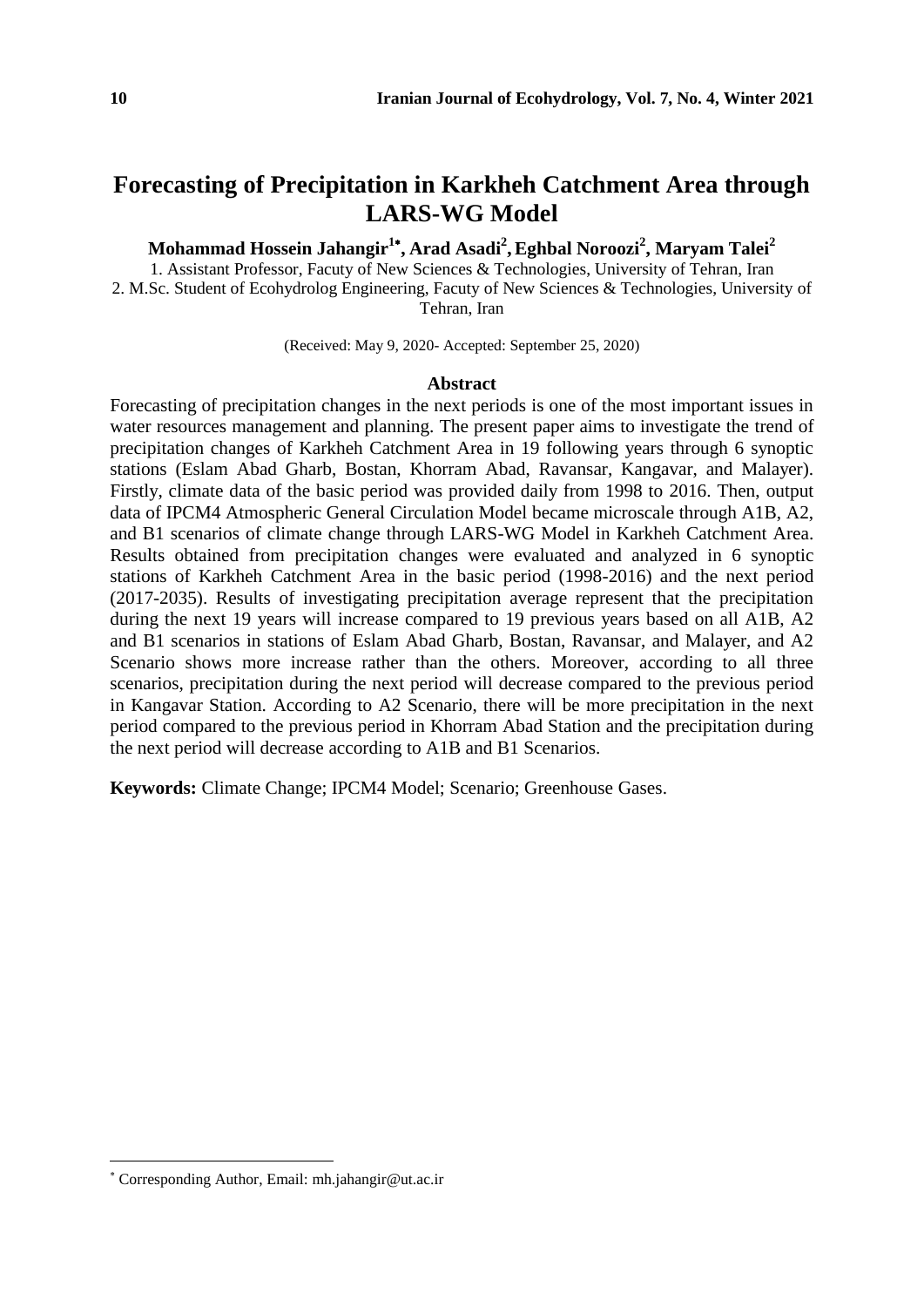### **Assessing the Impacts of Climate Change and Human Activity on Water Resources, Case Study: Karun River**

**Maryam Naeimi<sup>1</sup> , Samira Zandifar<sup>1</sup> , Elham Fijani<sup>2</sup> , Saeed Farzin<sup>3</sup>**

1. Assistant Professor, Desert Research Department, Research Institute of Forest and Rangeland,

AREEO, Tehran

2. Assistant Professor, Faculty of Geology, University of Tehran, Tehran 3. Assistant Professor, Faculty of Civil Engineering, Semnan University, Semnan

(Received: July 12, 2020- Accepted: October 21, 2020)

#### **Abstract**

Climate change and human activities, including dams, are keywords in water resources management that directly affect water exchanges between surface and groundwater resources. The purpose of this study is to determine the contribution of human activities (dam construction) and climate change (hydrological drought) on the water resources of the Karun River. For this purpose, the study area of Gotvand-Aghili was selected. By analyzing the Iranian matrix, the effects of dam construction on water resources were determined. The results showed that there are 6 and 4 negative effects in the column and row respectively. However, the matrix shows that the consequence and impact of tourism development and recreational activity and surface water quality are less than -3.1. Continuously, to determine the contribution of climate change in water resources, hydrological and hydrogeological drought indices were calculated over an 11-year statistical period. The results of comparing the electrical conductivity in the sampled points show a significant increase that was consistent with the results of the Iranian matrix. Comparison of SDI and GRI indices shows that from 2012 to 2015, there was no hydrological and hydrogeological drought in the region, and based on this, part of the aquifer decline can be considered as a result of the construction of the Gotvand Olya Dam.

**Keywords:** Environmental Impact Assessment, Climate Change, Sustainable Development, Dam, Groundwater Resources.

Corresponding Author, Email: naeimi@rifr-ac.ir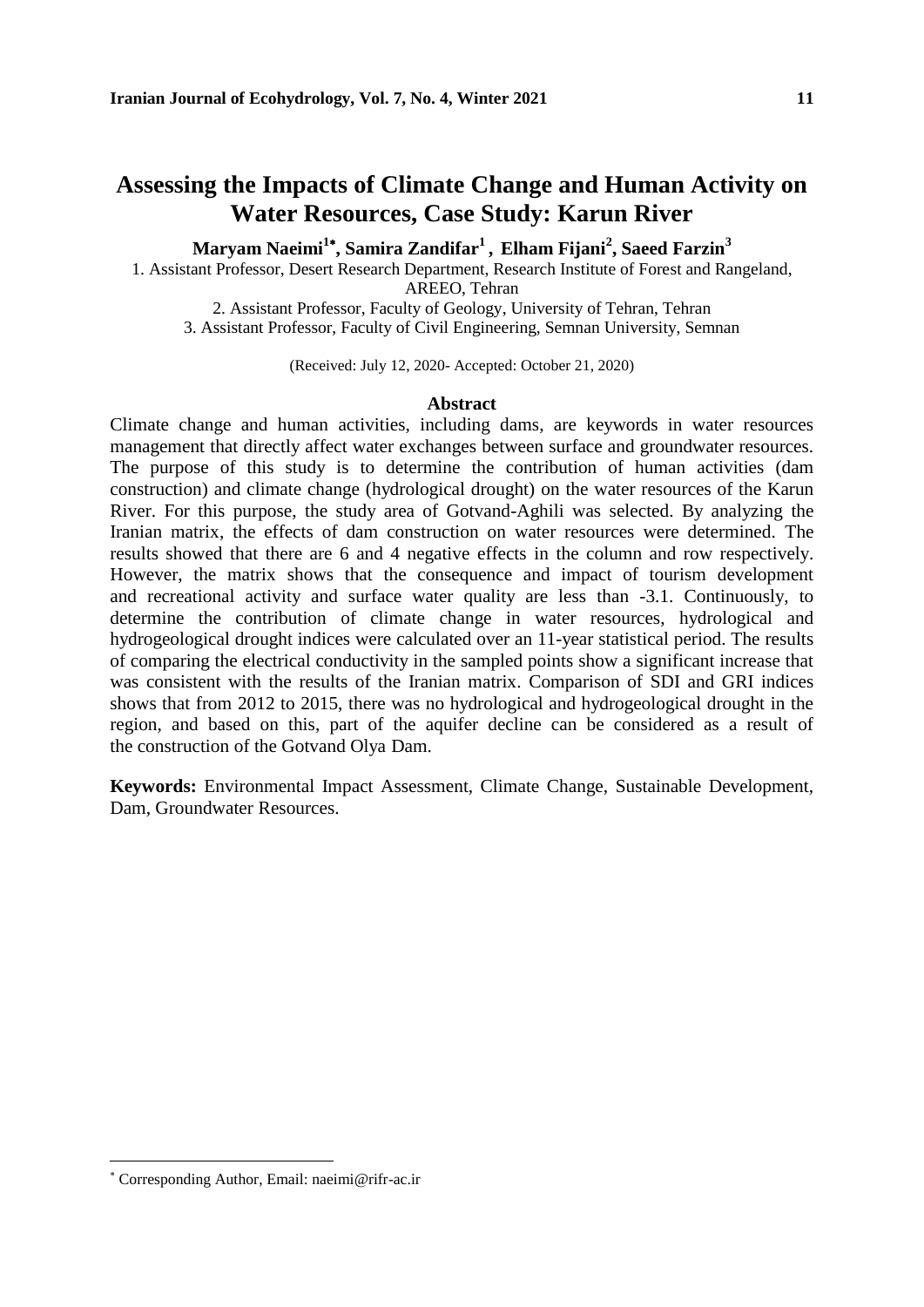# **Water Footprint in Electricity Generation with an Emphasis on Renewable Energies**

**Seyedeh Mahsa Mousavi Reineh<sup>1</sup> , Hossein Yousefi<sup>2</sup>**

1. Faculty of New Sciences & Technologies, University of Tehran, Iran 2. Associated Professor, Ecohydrology, Faculty of New of Science and Technologies, University of Tehran, Iran

(Received: August 5, 2020- Accepted: November 2, 2020)

#### **Abstract**

With the increase in population, the use of natural resources increased and despite the limitations of these resources, environmental problems were created. Climate change, on the other hand, doubles concerns about water and energy supply. There are only two solutions to the water crisis: creating and discovering new resources, keeping existing resources available, and using them in a planned way. The aim of this study is the investigation of the water footprint of the electricity industry. At first, a number of power plants in the country were studied as samples. Then, the amount of virtual water consumption per kilowatt hour of electricity generated from thermal power plants and renewable energy was investigated and calculated. The results showed that the amount of virtual water used in different power plants depends on the type of power plant and the type of cooling system. Water consumption in all types of power plants is as follows: heat >combined cycle >gas >photovoltaic> wind. The average water consumption in the stem power plant with wet tower cooling system is 2.2 L/kWh, in the steam and CCGT power plant with once-though cooling system is 1.5 L/kWh, in the steam and CCGT with dry cooling system is 0.2 L/kWh, in the gas turbine is 0.025 L/kWh and in the PV is 0.07 L/kWh. The price of water is different for drinking water, irrigation and industry. So the price of water consumption of electricity is low in wind turbine, gas turbine and photovoltaic, respectively. Therefore, in order to develop and grow the country's power industry, choosing the type of power plant and especially the type of cooling system plays an important role in saving water consumption.

**Keywords:** Water footprint, Electricity Generation, Virtual Water.

Corresponding Author, Email: hosseinyousefi@ut.ac.ir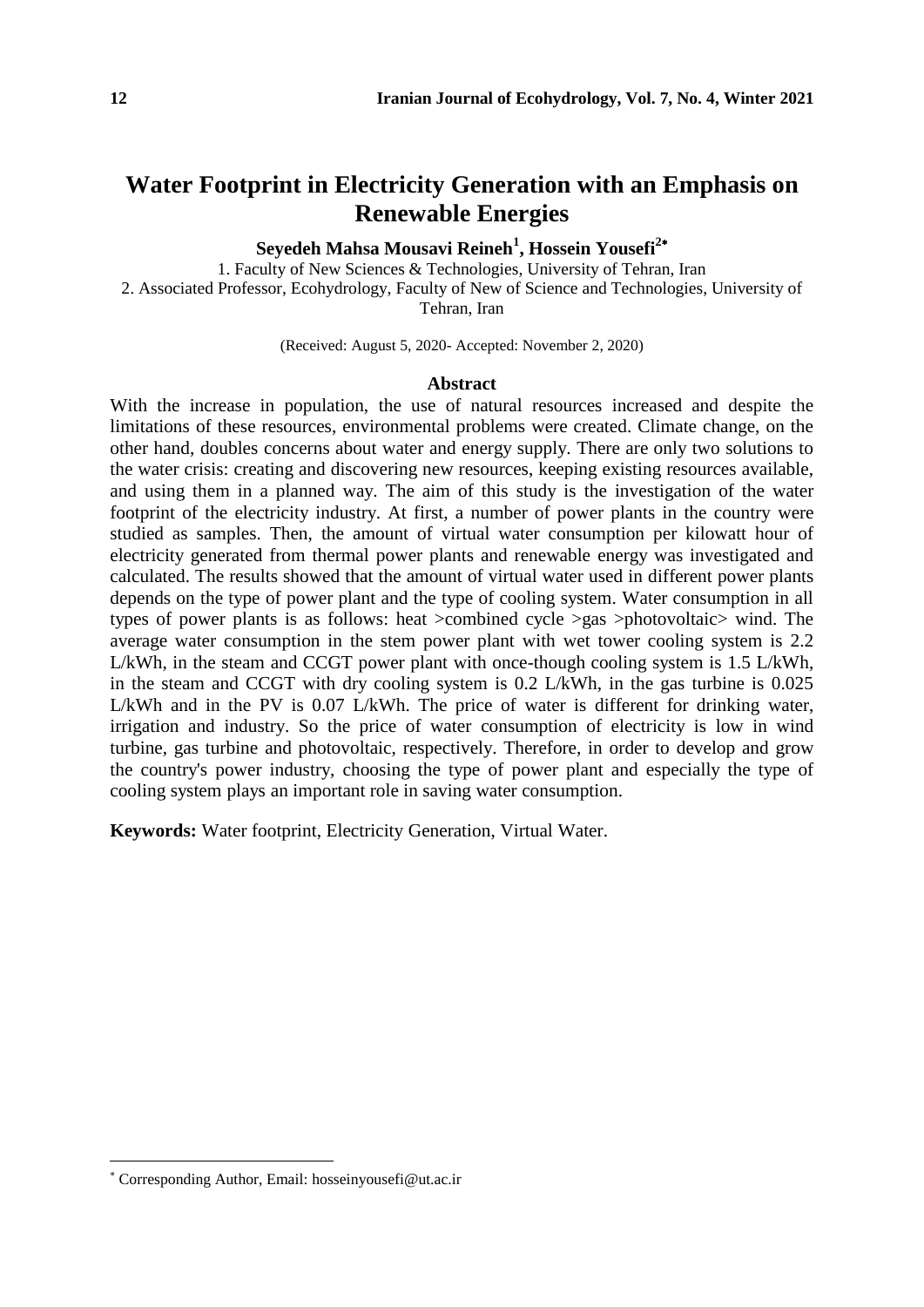# **Water Quality Assessment of the Choghakhor Wetland for Heavy Metals Using MI, HPI, HEI, Cd and IRWQIST Indices**

**Samira Bayati<sup>1</sup> , Rasool Zamani Ahmadmahmoodi<sup>2</sup> , Davood Mafi Gholami<sup>3</sup>**

1. PhD Student in Watershed Science and Engineering, Faculty of Natural Resources and Earth Sciences, Shahrekord University, Iran

2. Associate Professor of Environmental Sciences, Faculty of Natural Resources and Earth Sciences, Shahrekord University, Iran

3. Assistant Professor of Forest Sciences, Faculty of Natural Resources and Earth Sciences, Shahrekord University, Iran

(Received: August 5, 2020- Accepted: November 2, 2020)

#### **Abstract**

In order to maintain the ecological and biological sustainability of wetlands, it is necessary to have a proper understanding of their physical, biological and chemical environment and to investigate the status of heavy metals in them. The purpose of this study was to investigate the contamination of Choghakhor wetland with arsenic, copper, chromium, lead, zinc and cadmium using MI, HPI, HEI, Cd and  $IRWQI<sub>ST</sub>$  indices during autumn 2018. Surface water sampling was performed in 10 stations and the concentration of metals was measured by ICP-MASS. The results of calculation of water pollution indices also showed that the wetland water was within the danger threshold class in terms of drinking according to MI index in all of the stations with a value of 1.04 and within the low pollution class according to HEI index with a value of 0.46. Cd index showed low pollution with a value of -4.96 and HPI showed that wetland water was not polluted with heavy metals with a value of 34.73. Also, according to the results of  $IRWQI_{ST}$  index, water quality was within the good condition of this index in all studied stations in terms of toxic pollutants with the lowest value of 76.4 in station 1 and the highest value of 80.4 in station 10. Therefore, the water quality of Choghakhor wetland was within the low pollution condition in terms of heavy metals in the water, which requires special attention to the water quality of this wetland in order to prevent further pollution.

**Keywords:** Choghakhor wetland, Water pollution indices, Heavy metals, Water quality.

Corresponding Author, Email: rasoolzamani@yahoo.com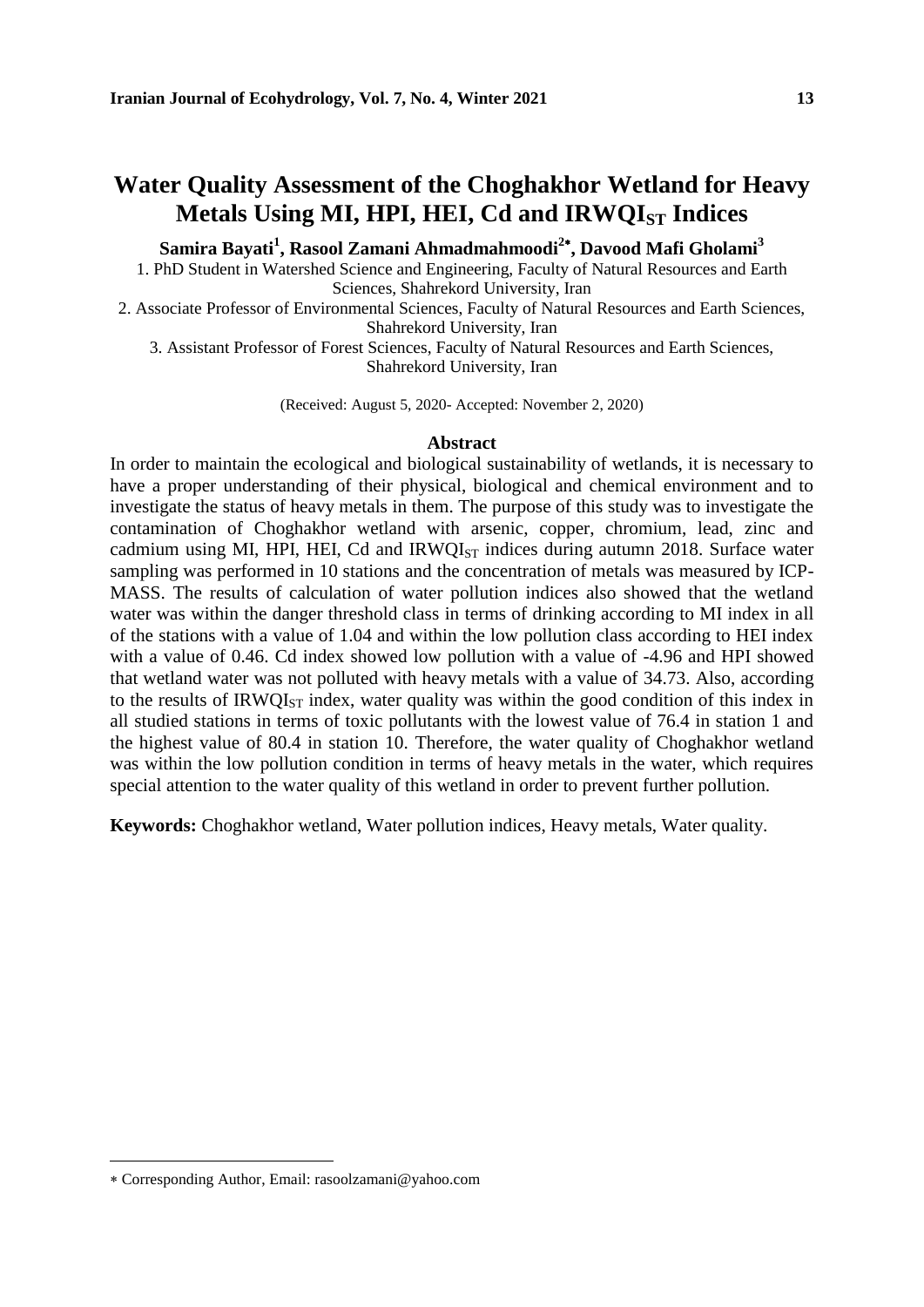# **Investigation of the Efficiency of Dilution Flow, Detention Time and Discharge of Contaminated Water on Quality Management of Water Distribution Network After Pollution Incidence (Case Study: Drinking Water Network of Zahedan)**

**Siroos Harif<sup>1</sup> , Gholamreza Azizyan<sup>2</sup> Mohammad Givehchi<sup>3</sup> , Mohsen Dehghani Darmian<sup>4</sup>**

1. PhD Student of water engineering & hydraulic structures, Department of Civil Engineering, University of Sistan and Baluchestan, Zahedan, Iran

2. Associate Professor, Department of Civil Engineering, University of Sistan and Baluchestan, Zahedan, Iran

3. Assistant Professor, Department of Civil Engineering, University of Sistan and Baluchestan, Zahedan

4. PhD of Water Engineering & Hydraulic Structures, Department of Civil Engineering, University of Sistan and Baluchestan, Zahedan, Iran

(Received: August 21, 2020- Accepted: November 2, 2020)

#### **Abstract**

Urban water distribution systems constitute a large part of urban infrastructure. Awareness and understanding of pollutant sources and transport of contamination process in the water network cause suitable modeling of this phenomenon in the water network as well as perform a proper crisis management when the contaminants enter the network. In order to simulate the movement of nitrate in the soil, the nitrate advection-dispersion equation was programmed in MATLAB in this research. The second water distribution network of Zahedan has been considered as the study area and potential points with high concentration of pollutants in the network have been identified. Network simulation, after two hours of contamination, was tested for water contamination by linking EPANET and MATLAB software. to manage the network pollution crisis, two tools were proposed including detention time and dilution flow and were used along with polluted water discharging. The results of discharging of the polluted water showed that by closing pipes from 1.25 to 2.4 of the pollution injection time and also discharging water at a rate of 5% of the base pipe flow can prevent the entering of the pollution to other parts of the network. To calculate detention time, the network was divided into four parts including: near, middle, far and very far. The results of the qualitative analysis of the network indicated that required detention time to treat the quality of water in the nodes of the middle, far and very far decreased 25 to 30, 50 and 67 to 75 percent compared to the near nodes, respectively. Moreover, efficiency and positive performance of dilution flow as a tool for quality management and control of water distribution network, was proved. Required dilution flow to treat the quality of water was determined to be nearly 20% of the base pipe flow.

**Keywords:** Water Quality Management Tools, Water Network Pollution, Suction Phenomenon, Discharge of polluted water, Dilution Flow ,Detention Time.

Corresponding Author, Email: g.azizyan@eng.usb.ac.ir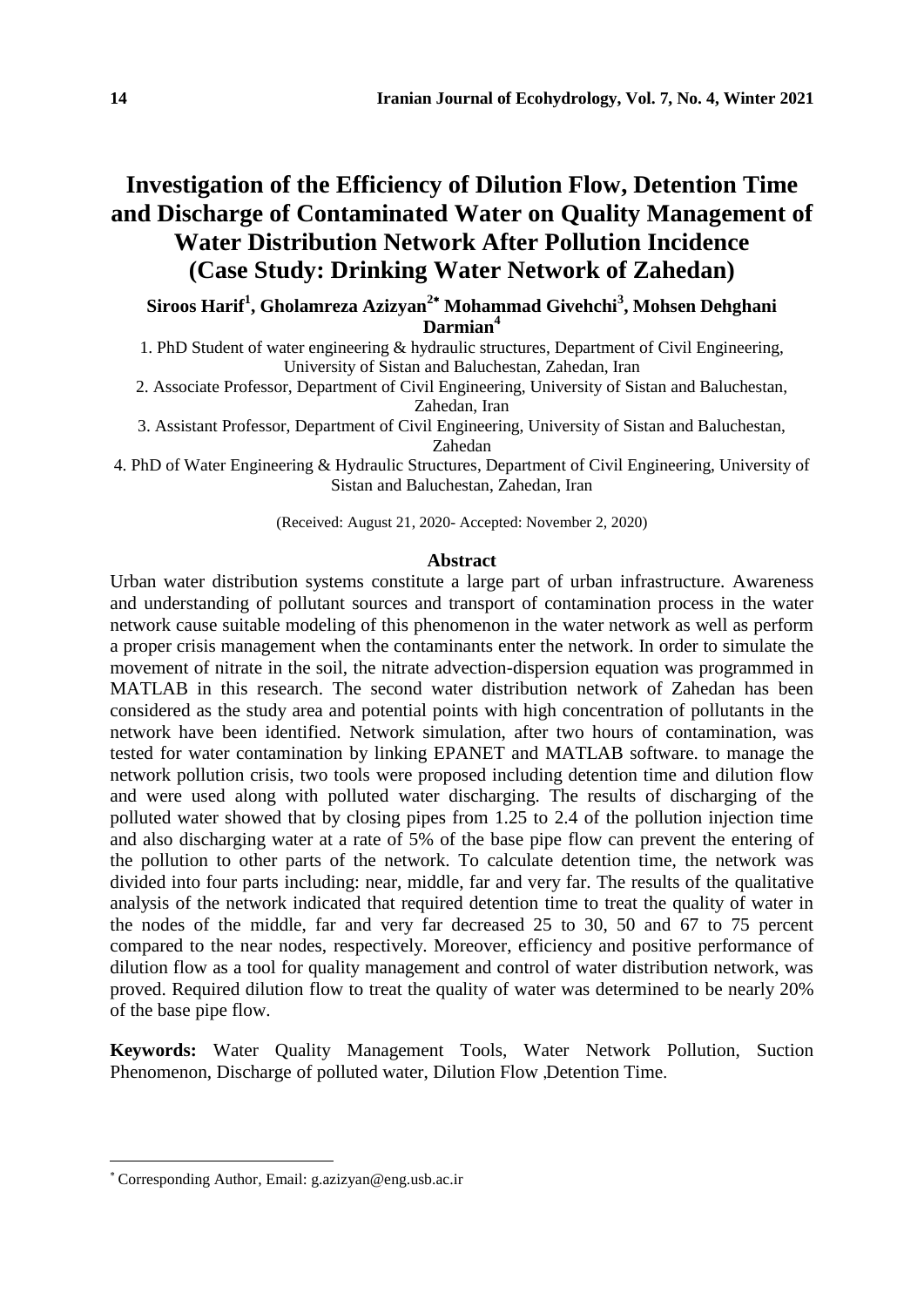### **Determination of Groundwater Potential Using Artificial Neural Network, Random Forest, Support Vector Machine and Linear Regression Models (Case Study: Lake Urmia Watershed)**

### **Alireza Rabet<sup>1</sup> , Ali Dastranj<sup>2</sup> , Sorena Asadi<sup>3</sup> , Omid Asadi Nalivan<sup>4</sup>**

1. Economic, Social and Extension Research Department, Zanjan Agricultural and Natural Resources Research and Education Center, AREEO, Zanjan, Iran

2. Soil Conservation and Watershed Management Department, Agricultural and Natural Resources Research Center of khorasan Razavi,AREEO, Mashhhad, Iran

3. Managing Director of Sayehgostar Dasht Alborz company, Karaj, Iran

4. Ph.D. Graduate in Watershed Management Sciences and Engineering, Gorgan University of

Agricultural Sciences and Natural Resources, Iran

(Received: July 31, 2020- Accepted: November 6, 2020)

#### **Abstract**

The purpose of this study is to determine the areas with groundwater potential using artificial neural network (ANN), random forest (RF), support vector machine (SVM) and linear regression (GLM) models. In the present study, 14 parameters groundwater potential including altitude, slope, slope direction, curvature, distance to stream and fault, stream and fault density, lithology, average rainfall, land use, topographic position index (TPI), relative slope position (RSP) and topographic wetness index (TWI) were used. From a total of 10,624 springs, randomly 70% as test data and 30% as validation data were classified. The RF model was also used to determine the most important parameters. Alignment test between parameters was performed using SPSS software. The Receiver operating characteristic was used to Predictive power of models and the Seed Cell Area Indexes (SCAI) was used to accurately distinguish between classes. The results showed that there is no alignment between the parameters. The results of RF model showed that the parameters of height, land use, slope, and distance from fault, TWI and lithology are the most important factors affecting groundwater potential, respectively. Also, based on the ROC curve in both training (0.915) and validation (0.909), the ANN model had the highest accuracy and the RF, SVM and GLM models were in the next categories. Also, the results of the seed cell area index showed that all four models have separated the classes with appropriate accuracy. According to the ANN model, 31.4% of the basin has high and very high groundwater potential.

**Keywords:** Artificial Neural Network, Groundwater Potential, Lake Urmia, Machine Learning, Random Forest.

Corresponding Author, Email: Dastranj66@gmail.com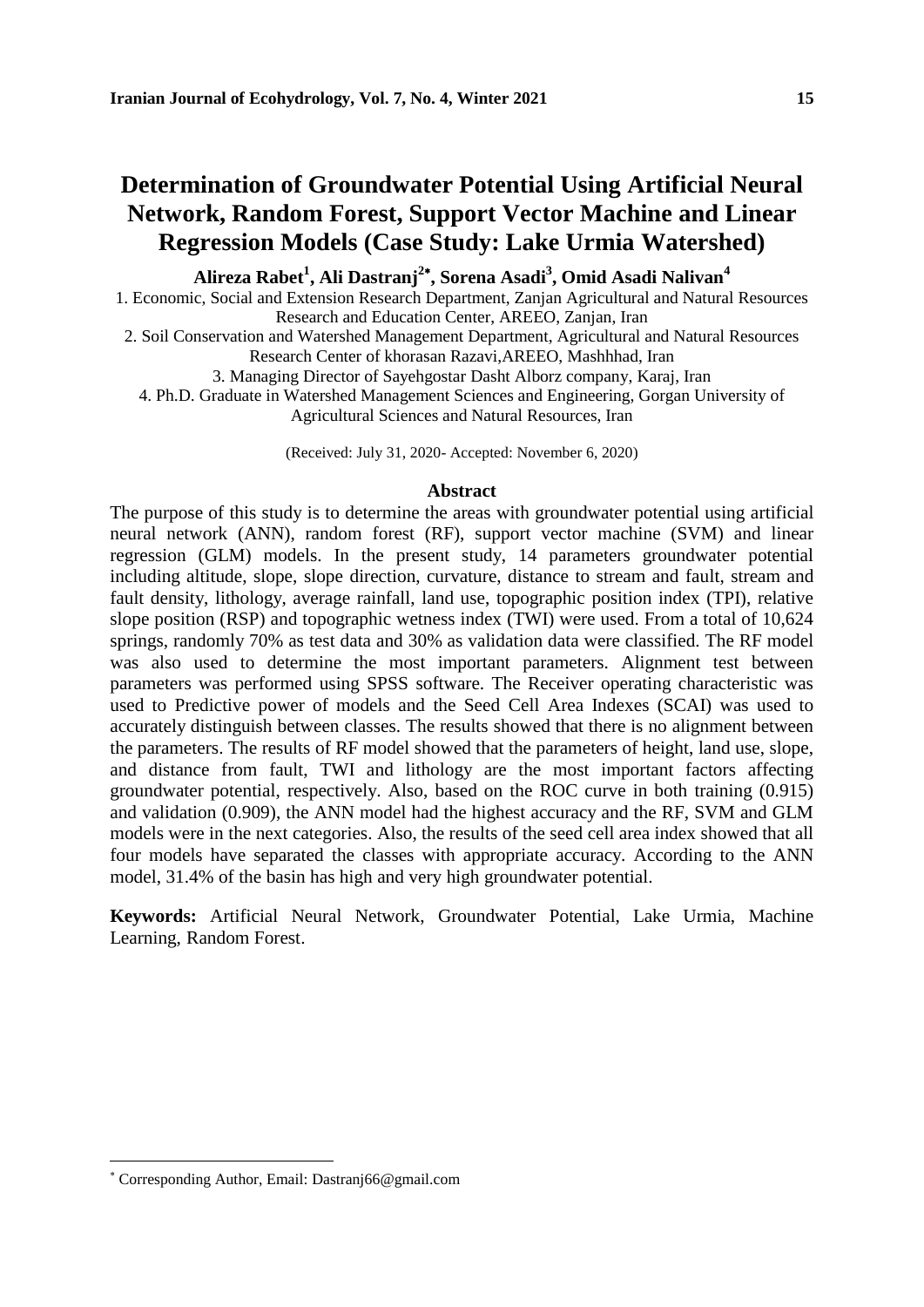# **Efficiency of the Linear Muskingum Method in Flood Routing of Dual Rockfill Detention Dams**

**Hadi Norouzi<sup>1</sup> , Jalal Bazargan<sup>2</sup>**

1. Ph.D. Candidate of Hydraulic Structures, Department of Civil Engineering, Faculty of Engineering, University of Zanjan, Zanjan, Iran 2. Associate Professor, Department of Civil Engineering, Faculty of Engineering, University of

Zanjan, Zanjan, Iran

(Received: July 31, 2020- Accepted: November 6, 2020)

#### **Abstract**

One of the most important applications of rock-fill dams is to control flood by reducing the peak discharge of inflow. It is of great importance to study how much of the inflow to the rock-fill dam reservoir is transferred to the downstream under unsteady flow conditions. In the present study, flood routing in dual detention rock-fill dams was studied using four experimental data samples, linear Muskingum method, and particle swarm optimization (PSO) algorithm and the effect of rock-fill dam length, distance between two dams, and aggregate size was studied on the K coefficient of linear Muskingum method. The results showed that the mean relative error (MRE) of the four experiments used in the present study were equal to 4.9, 3.4, 4.35 and 3.55%, respectively, and the relative error of the peak discharge (DPO) of the mentioned experiments were calculated as 1.58, 0.47, 2.86 and 1.78%, respectively, which indicates the high accuracy of the linear Muskingum method in estimating the outflow hydrograph. The results also showed that, by increasing the distance between the inflow and outflow hydrographs, the K coefficient increased and by increasing the aggregates size, the flow velocity increased and consequently, the K coefficient decreased.

**Keywords:** Particle Swarm Optimization (PSO) Algorithm, Flood Routing, Linear Muskingum Method, Dual Detention Rock-fill Dams.

Corresponding Author, Email: jbazargan@znu.ac.ir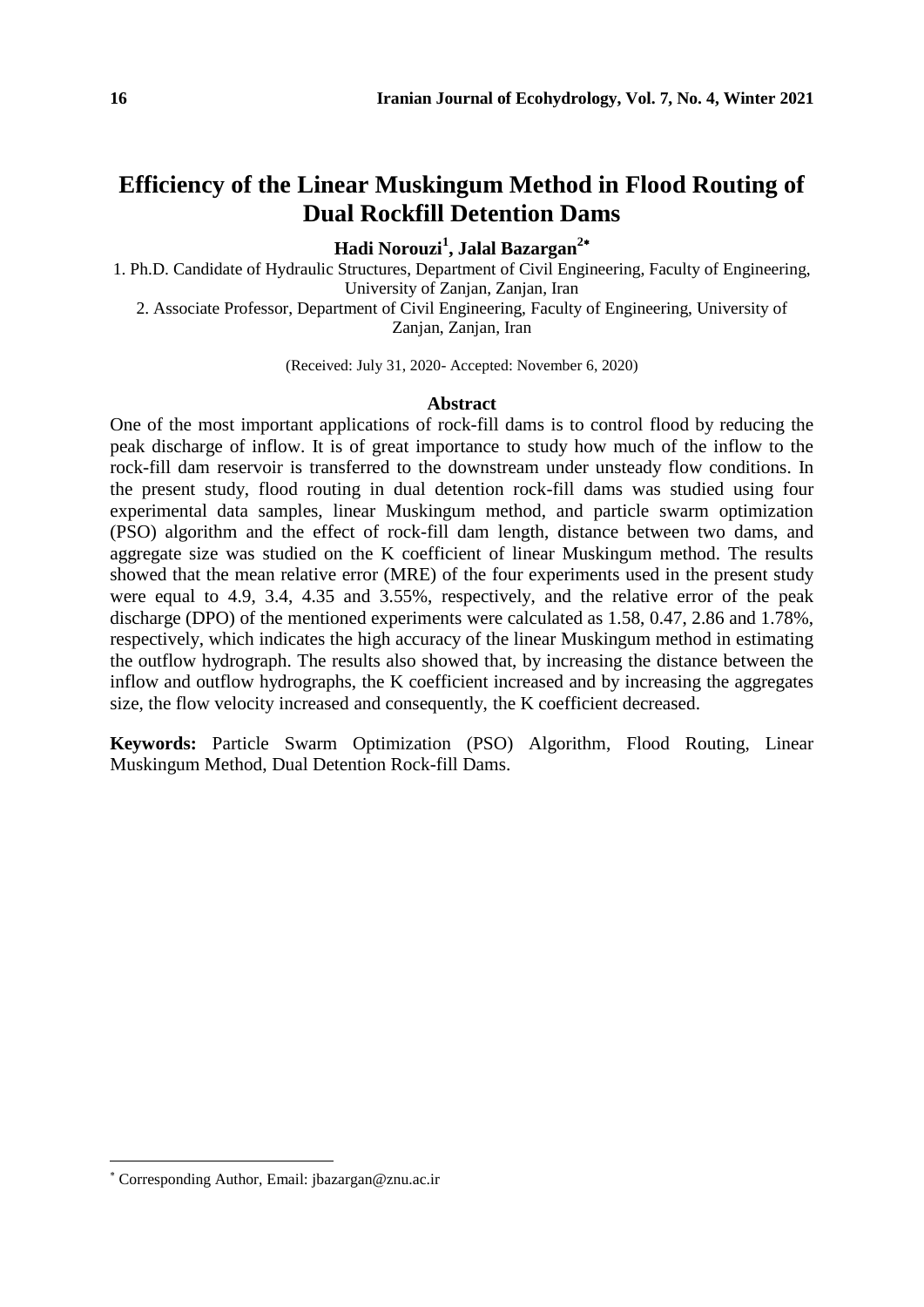# **Identifying the Sustainable Development Strategies of Jazmorian Wetland in Iran by Meta- Swot Methodology and Provision of Appropriate Solutions**

### **Mahdi Foladi<sup>1</sup> , Rasool Mahdavi Najafabadi<sup>2</sup> , Marzieh Rezaie 3 , Hamid Moslemi<sup>4</sup>**

1. MSc Student in Natural Resources-Watershed Engineering, Department of Natural Resources Engineering, Faculty of Agriculture and Natural Resources, Hormozgan University, Bandar Abbas,

Iran

2. Associate Professor in Natural Resources Engineering and Geomorphology, University of Hormozgan, Bandar Abbas, Iran

3. Assistant Professor, Department of Natural Resources Engineering, Faculty of Agriculture and Natural Resources, University of Hormozgan , Bandar Abbas, Iran

4. Ph.D. Student of Watershed Science and Engineering, Management of Watersheds, Faculty of Natural Resources, Hormozgan University, Bandar Abbas, Iran

(Received: June 11, 2020- Accepted: October 22, 2020)

#### **Abstract**

The present study seeks to introduce the capabilities and advantages of the strategic model of Meta- Swot in the form of relevant software in wetland planning. The resource is based on resource-based theory (RBV). This theory believes that unique resources and capabilities form the main factor of continuous and sustainable competitive advantage. Accordingly, wetlands can identify their sustainable competitive advantages by programming in principle and recognizing valuable, irreplaceable, rare, and irreplaceable (VRIO) resources and capabilities compared to competitors. At first, the Environment Protection Organization's aim was to extract in related with wetland, then each of the goals prioritized by experts. Then Wetland Strategic Indicators to succession determined and weighted by Delphi and technique like and indicators for evaluation was identified. We produced strategic-managerial map. According to assessment of resource capability, we extracted proper indicators and effective environmental factors in Jazmoorian Strategic Planning. strategic map based on resources and environmental factors. Finally judging by strategic-managerial plans for achieving strategies was done. Results show that by using native management with protection approach by co-ownership local communities in management processes can be suggested such as best management style at the time of drought and water crisis. Dam construction with bubble size: 4.4 and coordinates (1.3,6.5), population with bubble size and coordinates (0.3,8.3), drilling well with bubble size and coordinates  $(0.3, 8.3)$  and most importantly, land use changing with bubble size 6.5 and coordinates (1.3,9.8), has the highest strategic fit.

**Keywords:** Revival wetland, Basin, Strategic – spatial model, Wetland jazmoorian.

l

Corresponding Author, Email: ra\_mahdavi2000@hormozgan.ac.ir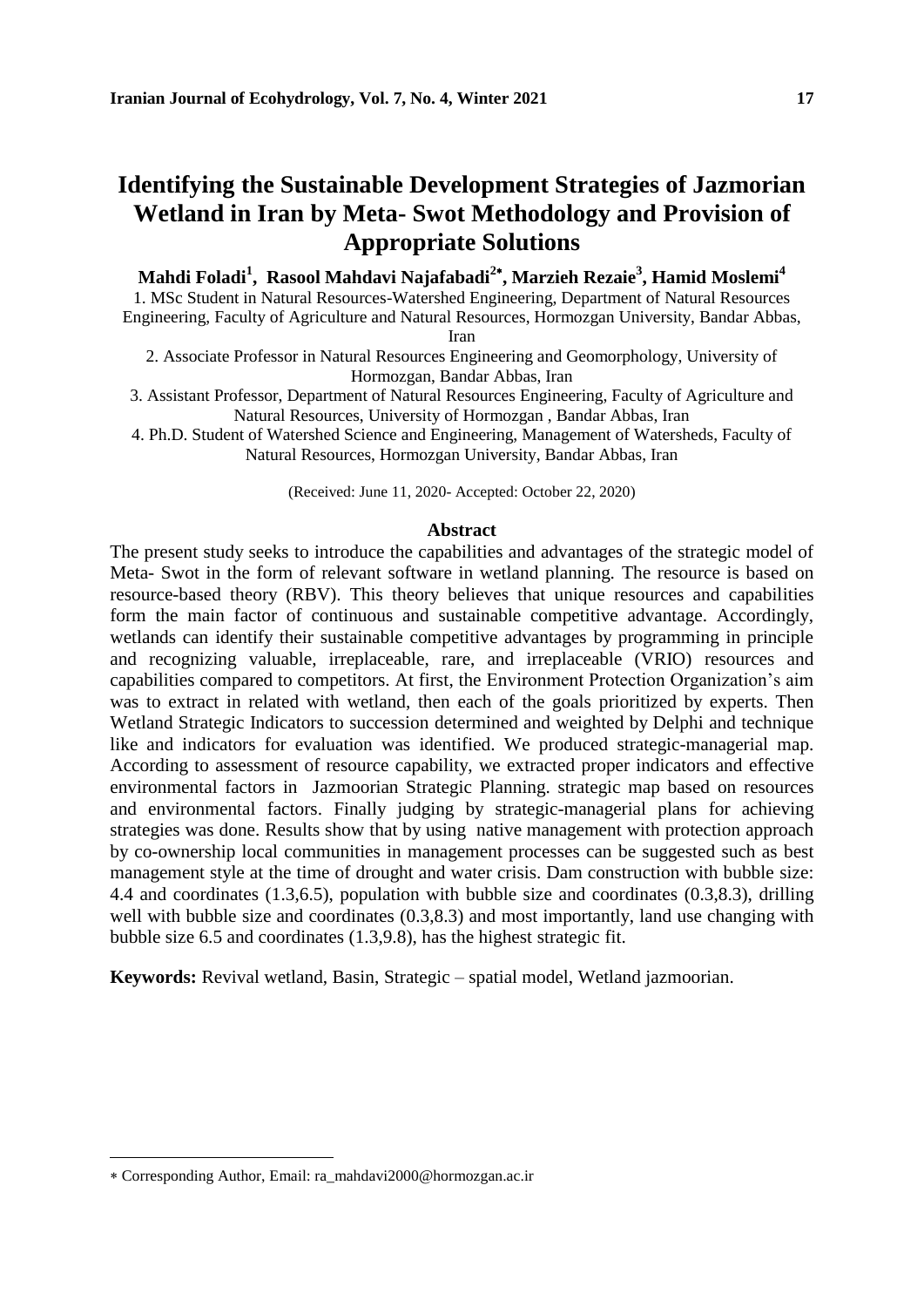# **Study of Sustainable Water in Agriculture Sector and Its Relationship with Economics and Management to Use Sustainable Water in Iran**

### **Hadi Khani Filestan<sup>1</sup> , Hasan Hashemi Daran<sup>2</sup> , Mohammad Chalajour<sup>2</sup>**

1. PhD Student in Agricultural Economics (Policy and Development) Islamic Azad University, Roodehen Branch, Tehran, Iran

2. Assistant Professor, Department of Agricultural Economics, Islamic Azad University, Roodehen Branch, Tehran, Iran

(Received: August 31, 2020- Accepted: November 21, 2020)

### **Abstract**

Limited water resources and population growth have made the agricultural sector more in demand than other water-consuming sectors, so today the challenge for the agricultural sector is related to food production using less water. This case study was conducted in the plains of Tehran province in 1397-98 and it is based on the information available in agricultural management of Tehran province. Therefore, the purpose of this survey is to investigate the challenges and factors affecting the sustainability of water resources management. First, we did random sampling from agricultural producers and 110 producers determined based on Cochran's formula as the sample size. The reliability of questionnaire determined between 75%-93% by Cronbach's alpha index with SPSS. Then the appropriate production function called Cobb–Douglas production function is given and using the shepherd theorem, the production cost function and then Demand function for agricultural water has been calculated. The added value of the agricultural sector was considered as a dependent variable and independent variables including economic, social and technical variables. According to the results of the correlation test, there is a significant relationship between sustainable management of water resources and the variables of economic factors and then the views of experts is at the level of 99%. There is no significant relationship between age and background of experts and water sustainability. In other words, these factors are independent of sustainable water management.

**Keywords:** Water sustainability, agriculture, economic management, economic factors, water resources, sustainable management.

Corresponding Author, Email: daran\_14444@yahoo.com

 $\overline{a}$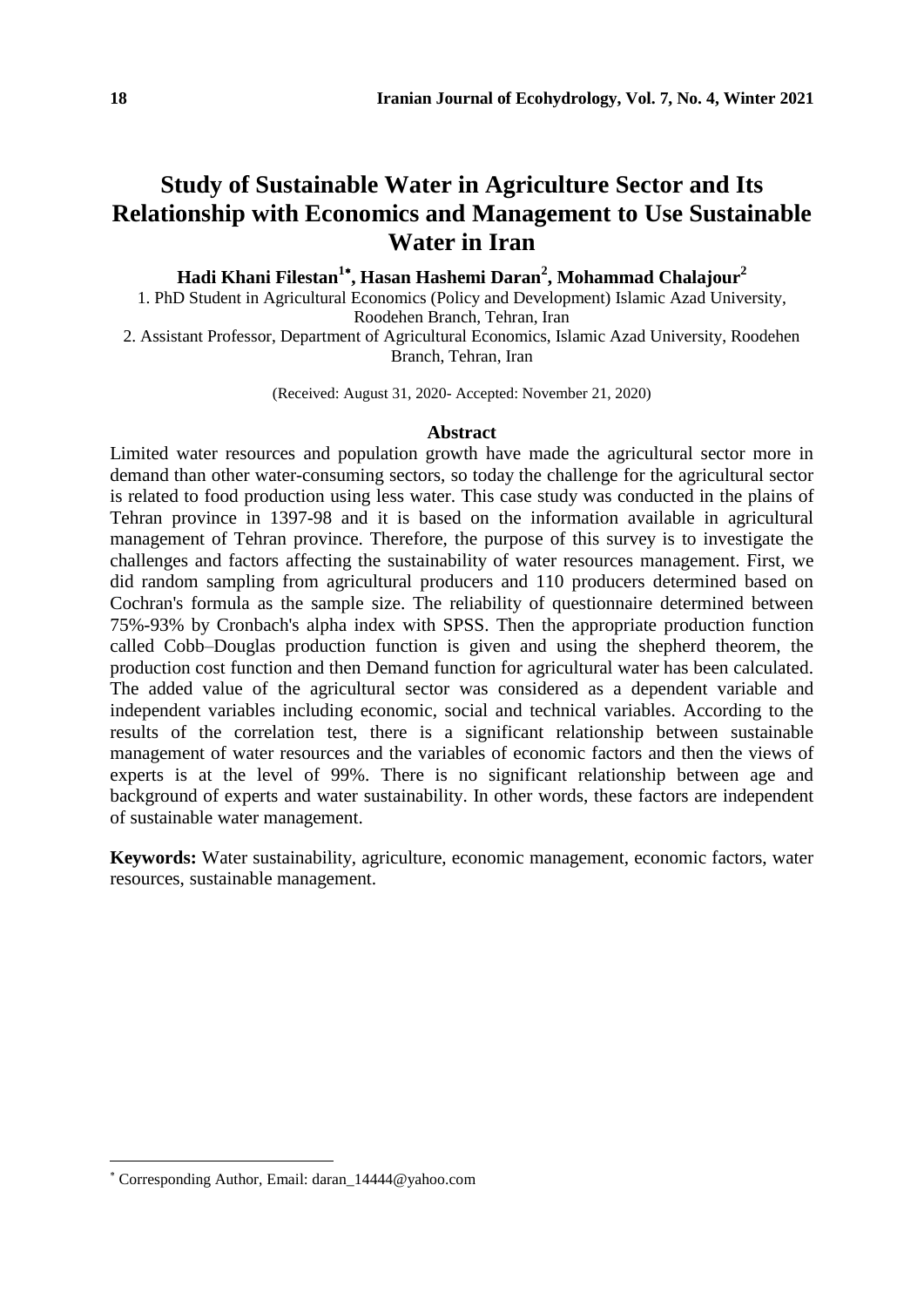### **Estimating the Suspended Sediment Load and Evaluating the Homogeneity and Heterogeneity of Water and Sediment (Case Study: Kasilian watershed, Mazandaran)**

### **Akbar Norouzi<sup>1</sup> , Mahdi Pajouhesh2\* 2, Khodayar Abdollahi<sup>2</sup> , Abazar Esmali Ouri<sup>3</sup>**

- 1. Ph.D. Candidate at the Shahrekord University, Faculty of Natural Resources and Earth Science, Department of Natural Engineering, Shahrekord Unversity, Shahrekord, Iran
- 2. Assistant Professor, Faculty of Natural Resources and Earth Science, Department of Range and Watershed Management, Shahrekord Unversity, Shahrekord, Iran
- 3. Associated Professor, Faculty of Agriculture and Natural Resources, Department of Range and Watershed Management, Mohaghegh-Ardabili Unversity,Ardabil, Iran

(Received: June 11, 2020- Accepted: November 3, 2020)

#### **Abstract**

There is a significant difference between the observed and simulated suspended sediment yield with respect to many watersheds in Iran as this country does not have sediment stations. Due to station limitation, it is necessary to evaluate the experimental models and statistical methods for estimating the transfer rivers suspended sediment. The aim of this study is to evaluate homogeneity and heterogeneity, the trend of changes in discharge and sediment value and assesses a suitable comparison of suspended sediment load estimation methods efficiency using rating curves. The present study, the ProUCL software was used through the Kendall and Pitt test to evaluate trend changes and homogeneity and heterogeneity of time series relating to water and sediment discharge, respectively. To estimate suspended sediment a one-line, two-line, and mean-load rating curves were used. The performance of the methods was evaluated based on  $\mathbb{R}^2$ , NSE, RMSE and SD and the best method was selected. The finding of this study suggested that the mean-load method was selected as an appropriate method with the highest efficiency in the study area. Further, the trend changes of water and sediment discharges using the Kendall test showed that the trend is declining with a significance level of 5% and indicated that there are adaptations between water and sediment discharge changes. Pittet test revealed that the discrete time series in related to water and sediment discharges are homogeneous and heterogeneous, respectively. Therefore, having knowledge about the homogeneity and heterogeneity of water and sediment discharge can be effective in protection measures and environmental effects moderation.

**Keywords:** Pittet test, Man Kendall test, Suspended sedimentation, Sediment rating curve, and Sediment heterogeneity.

l

<sup>\*</sup> Corresponding Author, Email: pajouhesh.mehdi@sku.ac.ir